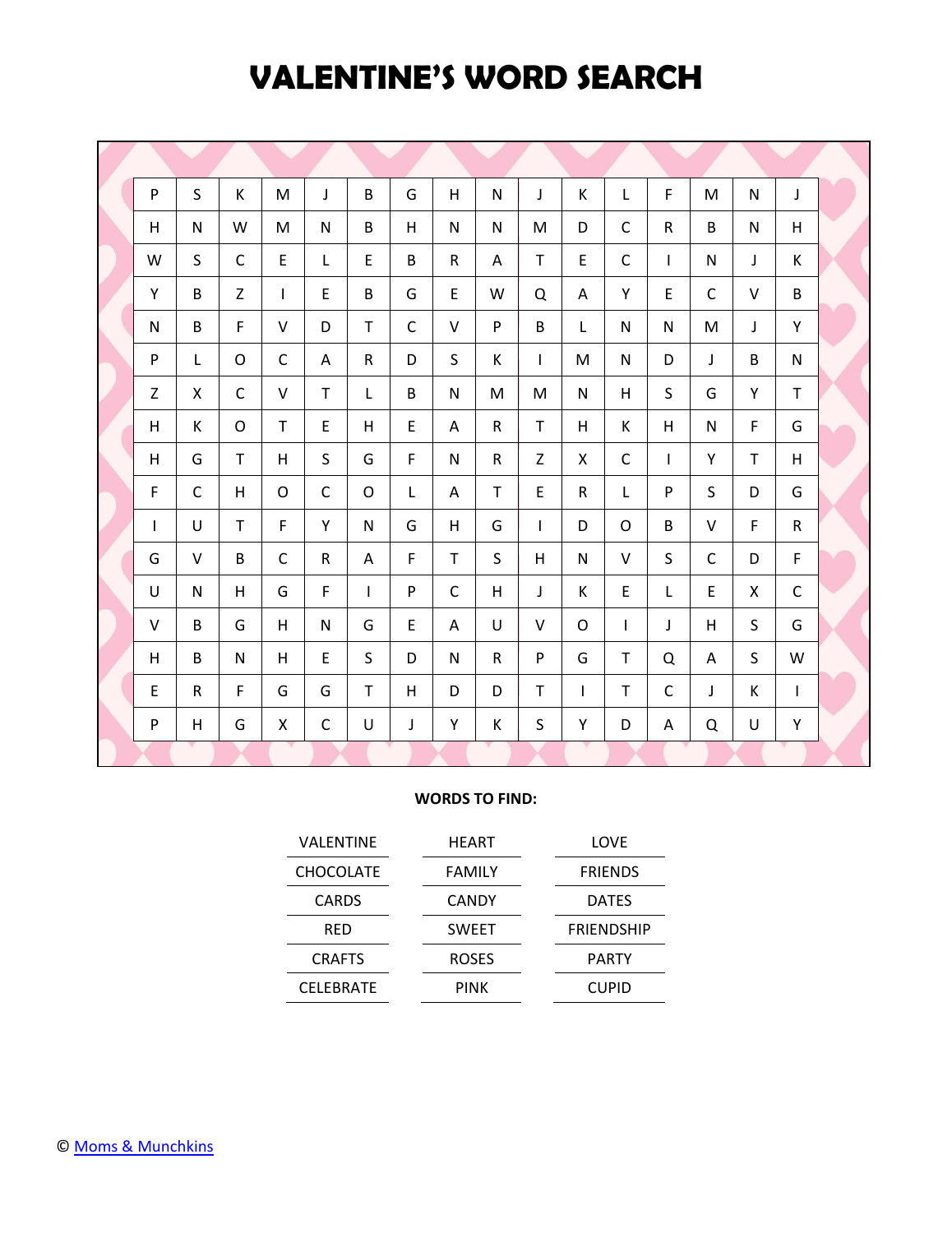## **Valentine's Day Word Scramble**

Instructions: Unscramble the letters to find the words from the list below.

| rowar   |  |  |  |  |
|---------|--|--|--|--|
| kinp    |  |  |  |  |
| ehart   |  |  |  |  |
| guhs    |  |  |  |  |
| olev    |  |  |  |  |
| wlorsef |  |  |  |  |
| pcidu   |  |  |  |  |
| darc    |  |  |  |  |
| der     |  |  |  |  |
| nacyd   |  |  |  |  |
|         |  |  |  |  |

#### **Word List**

| arrow   | heart |
|---------|-------|
| candy   | hugs  |
| card    | love  |
| cupid   | pink  |
| flowers | red   |



CrayonsAndCravings.com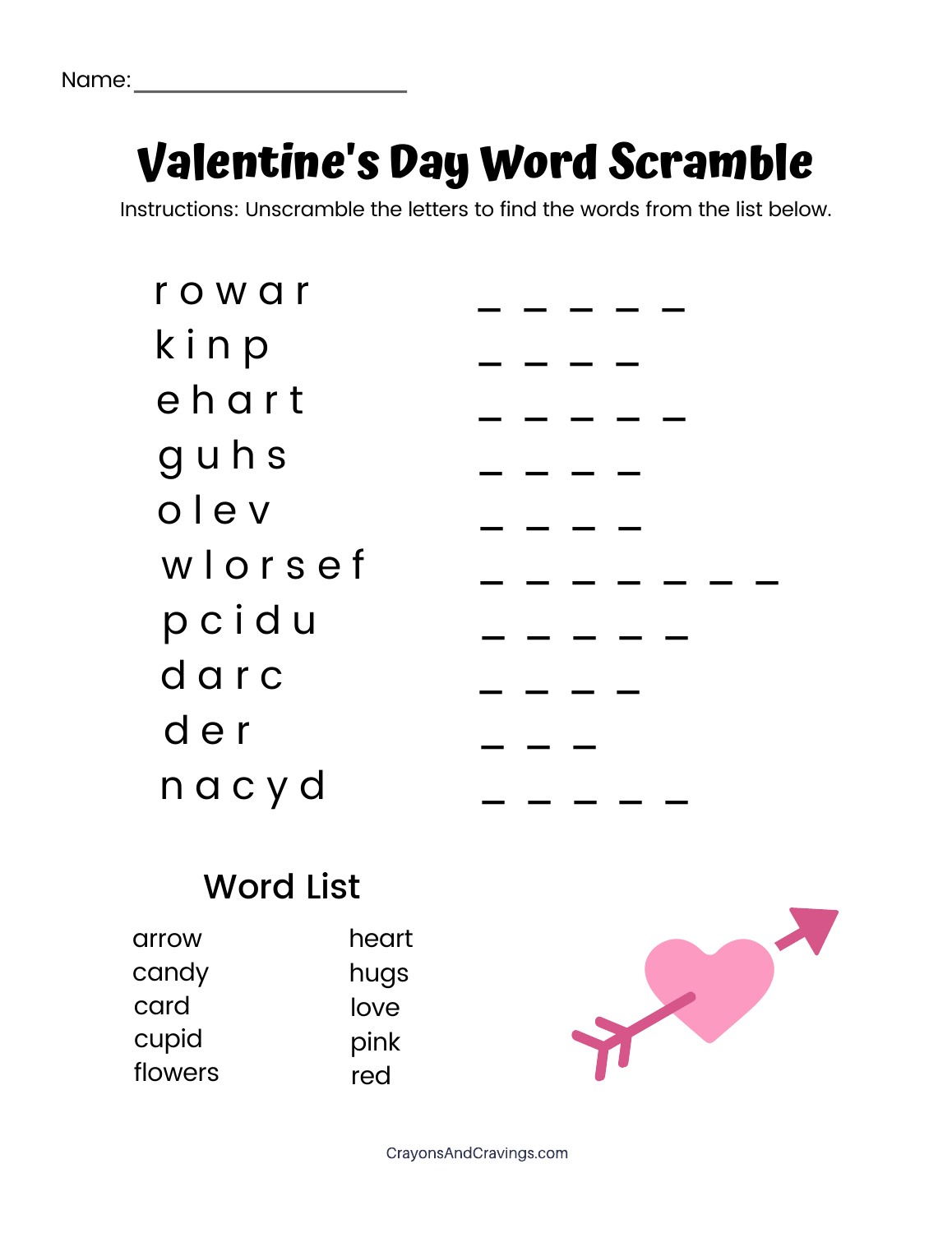**Name: Kindergarten**

**Graphing**

# Valentine's Day graphing

**Directions: Count the hearts. Then color in the graph.**



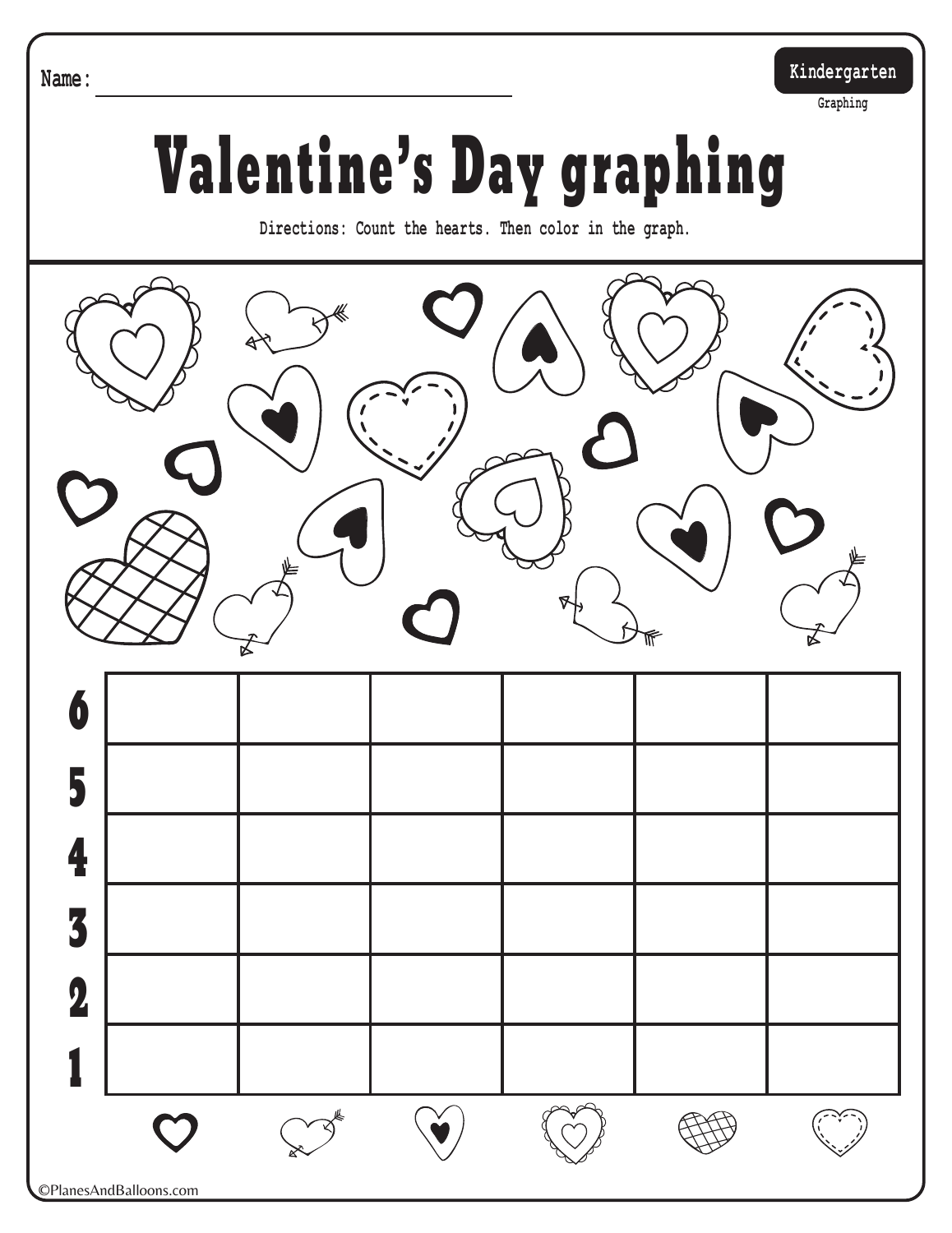## Pattern Worksheet - Valentine's Day

Instructions: Draw the two missing shapes to complete each of the patterns below.

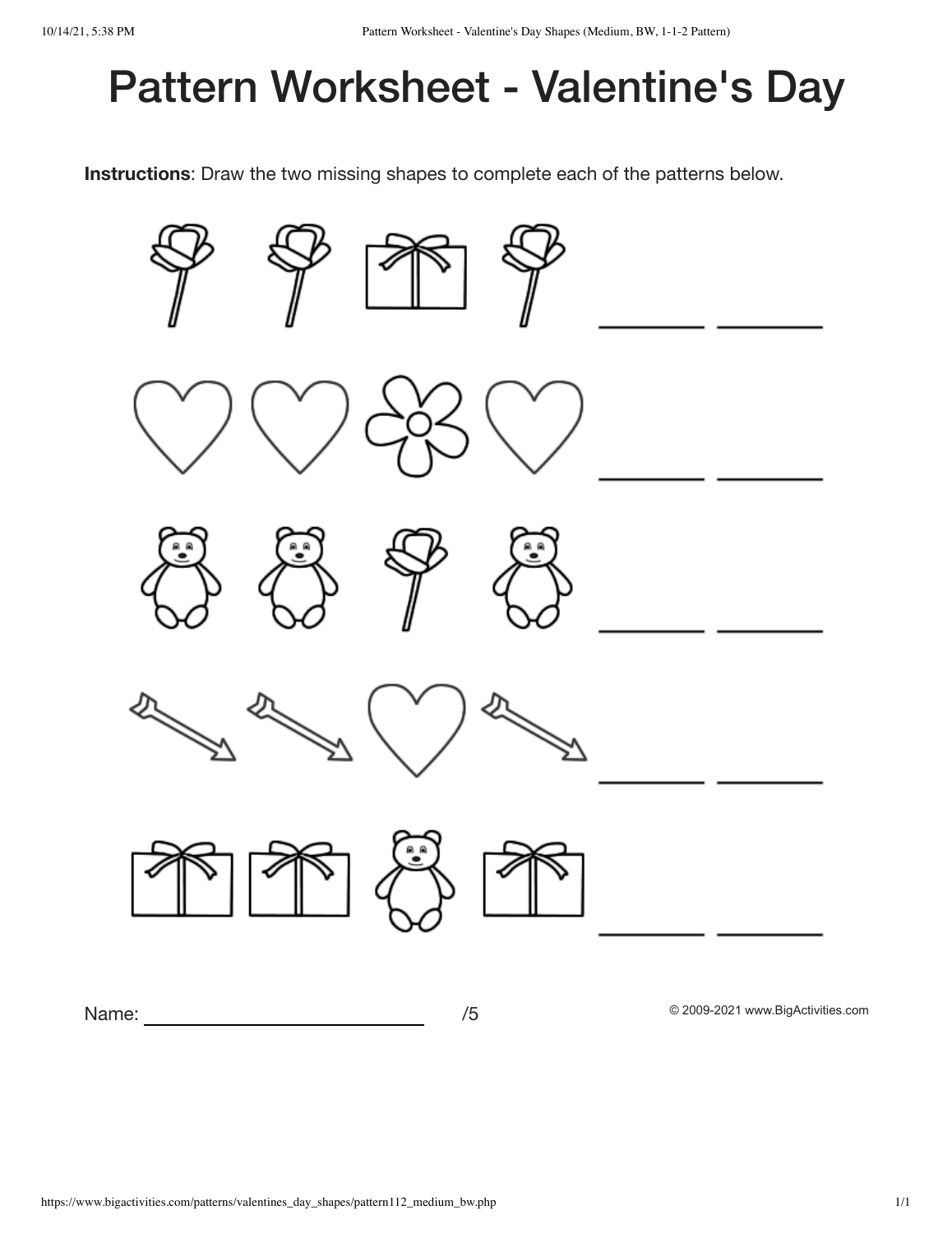

## Directions: Color each row of hearts to match the letter pattern.

| abb  |  |
|------|--|
| ab   |  |
| abc  |  |
| abac |  |
| aab  |  |
| aaab |  |